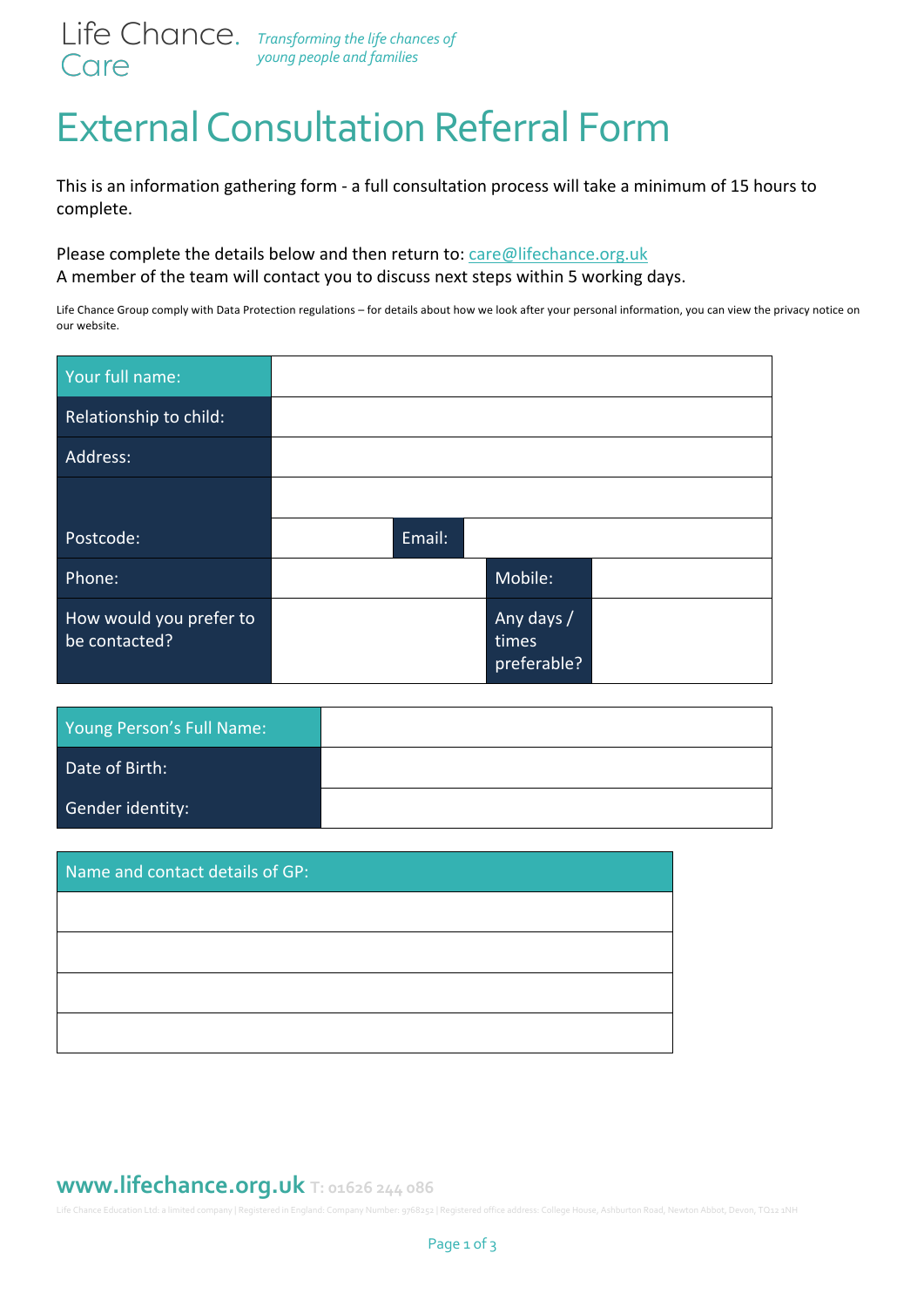

| <b>Current Educational Setting:</b> |  |                        |  |  |  |
|-------------------------------------|--|------------------------|--|--|--|
| Name:                               |  |                        |  |  |  |
| Address:                            |  |                        |  |  |  |
| Dates attended<br>$(from - to):$    |  | Attendance<br>pattern: |  |  |  |

Health Conditions: (please give as much information as possible)

Any professional diagnoses? Please give details and dates if possible.

Nature and duration of current difficulties:

## **www.lifechance.org.uk T: 01626 244 086**

Life Chance Education Ltd: a limited company | Registered in England: Company Number: 9768252 | Registered office address: College House, Ashburton Road, Newton Abbot, Devon, TQ12 1NH